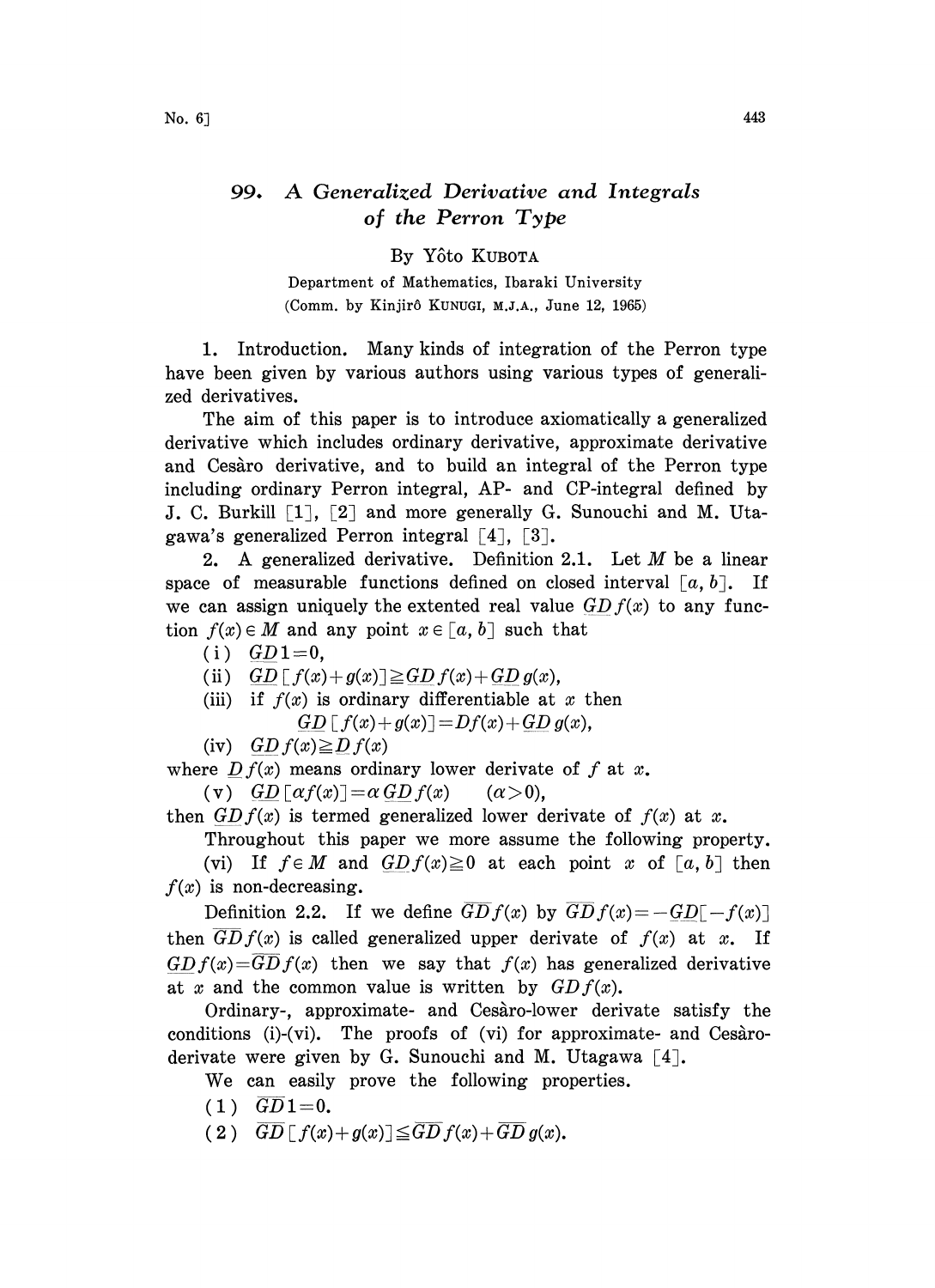(3) If  $f(x)$  is ordinary differentiable at x then

$$
\overline{GD}\,[\,f(x)+g(x)]=\overline{D}\,f(x)+\overline{GD}\,g(x).
$$

(4)  $\overline{GD} f(x) \leq \overline{D} f(x)$ 

where  $\bar{D}f(x)$  means ordinary upper derivate of  $f(x)$ .

- (5)  $\overline{GD} \left[ \alpha f(x) \right] = \alpha GD f(x)$  and  $GD \left[ \alpha f(x) \right] = \alpha \overline{GD} f(x)$  for  $\alpha < 0$ .  $\overline{GD} \left[ \alpha f(x) \right] = \alpha \, \overline{GD} \, f(x)$  for  $\alpha > 0$ .
- (6) If C is constant then  $GD$  C=0.
- (7) GD  $f(x) \leq \overline{GD} f(x)$ .

3. Generalized Perron integral. Definition 3.1. A function  $U(x) \in M$  is termed upper function of  $f(x)$  in  $[a, b]$  if

- (i)  $U(a)=0$ ,
- (ii)  $GD U(x) > -\infty$  at each point x,
- (iii) GD  $U(x) \geq f(x)$  at each point x.

A lower function  $L(x)$  is defined correspondingly.

Definition 3.2. If  $f(x)$  has upper and lower functions in [a, b] and  $\inf U(b) = \sup L(b)$  finite then  $f(x)$  is termed Perron integrable in the generalized sense. The common value of the two bounds is called the definite GP-integral of  $f(x)$  and is denoted by  $(GP)\Big|_0^b f(t)dt$ .

Theorem 3.1. For any upper and lower functions  $U(x)$ ,  $L(x)$  of  $f(x)$  in [a, b],  $\omega(x) = U(x) - L(x)$  is non-decreasing on [a, b].

Proof. By (ii) of Definition 2.1 and Definition 2.2,

 $GD \omega(x) \geq GD U(x) + GD [ -L(x) ]$ 

$$
=\underline{GD} U(x) - \overline{GD} L(x).
$$

It follows from (ii) and (iii) in Definition 3.1 that  $GD\omega(x) \geq 0$  at each point x. Hence by axiom (vi),  $\omega(x)$  is non-decreasing on [a, b].

Since  $U(b) \ge L(b)$  by Theorem 3.1, it follows from Definition 3.2 that a necessary and sufficient condition that  $f(x)$  is GP-integrable over [a, b] is that for a given  $\varepsilon > 0$  there exists an upper function  $U(x)$  and a lower function  $L(x)$  such that  $U(b) \lt L(b) + \varepsilon$ .

Theorem 3.2. If  $f(x)$  is GP-integrable on [a, b] then it is also GP-integrable on every sub-interval  $[c, d]$ .

Proof. Since  $f(x)$  is GP-integrable on [a, b], for a given  $\varepsilon > 0$ there exist upper and lower functions  $U(x)$ ,  $L(x)$  such that  $0 \le U(b)$ - $L(b)<\epsilon$ . If we define the functions  $U*(x)$  and  $L*(x)$  on  $\lceil c, d \rceil$  as  $U*(x)=$  $U(x)-U(c)$ ,  $[L*(x)=L(x)-L(c)]$  then  $U*(c)=L*(c)=0$ ,  $GD U*(x)=$  $GDU(x)>-\infty$  and  $GD U*(x){\geq}f(x)$ [ $\overline{GD} L*(x){<}+\infty$ ,  $\overline{GD} L*(x){\leq}f(x)$ ] by property (6) and axiom (iv) [by properties (6) and  $(3)$ ]. Hence  $U*(x)[L*(x)]$  is an upper [lower] function of  $f(x)$  on  $[c, d]$  and  $U*(d)-L*(d) \leq U(d)-L(d)<\varepsilon$ . This completes the proof.

Theorem 3.3. If  $f(x)$  is GP-integrable on [a, b] then for  $a < c < b$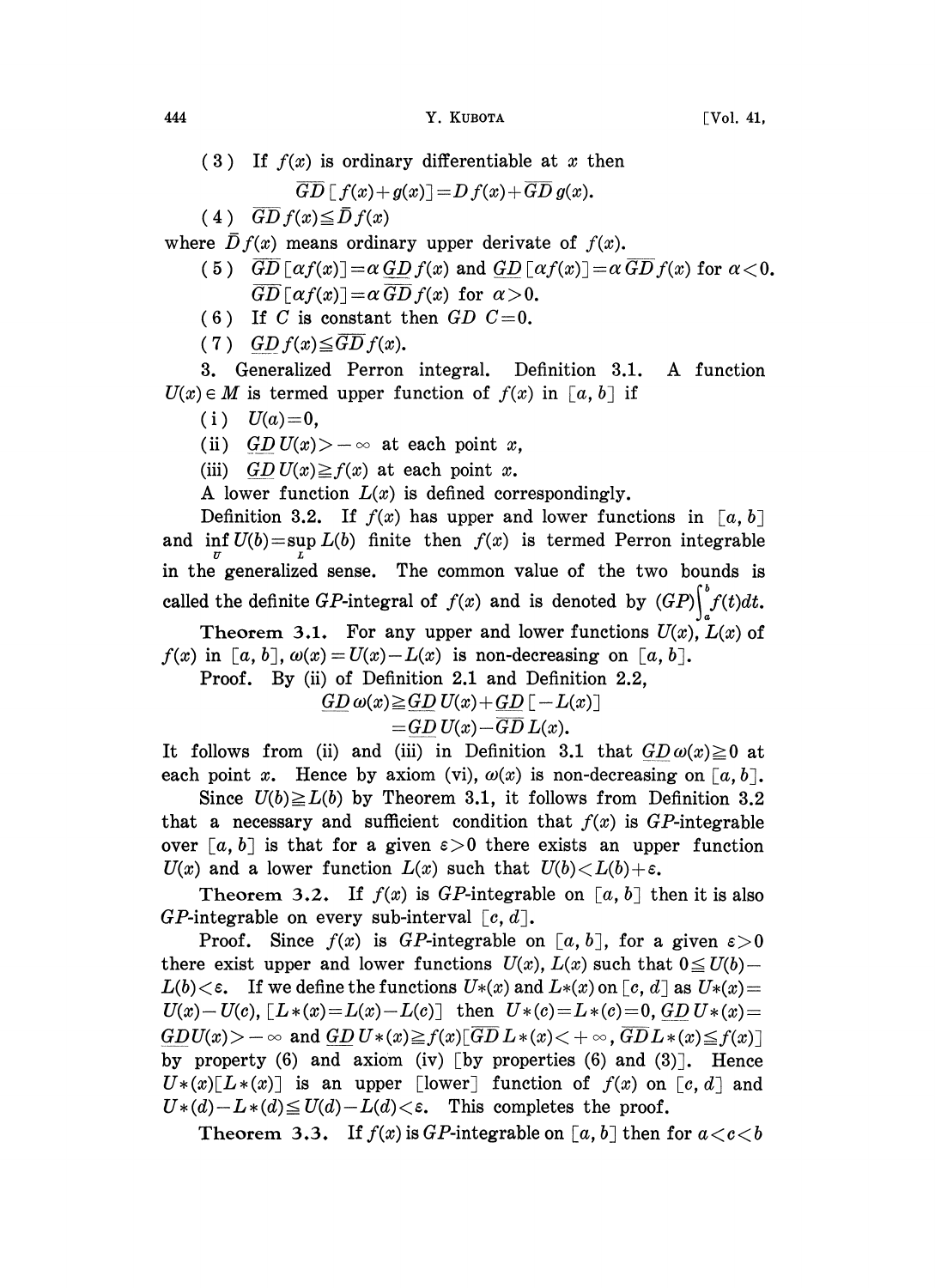$$
(GP)\int_a^b f(t)dt = (GP)\int_a^c f(t)dt + (GP)\int_c^b f(t)dt.
$$

Proof. By Theorem 3.2  $f(x)$  is GP-integrable on  $[a, c]$  and  $[c, b]$ respectively. Let  $U(x)$  be any upper function of  $f(x)$  in [a, b]. Then  $U(x)$  is an upper function of  $f(x)$  on  $[a, c]$ , and  $U(x)-U(c)$  is an upper function of  $f(x)$  on  $[c, d]$ . Since  $U(b) = U(c) + [U(b) - U(c)]$ , we have

$$
(GP)\int_a^b f(t)dt \geq (GP)\int_a^c f(t)dt + (GP)\int_c^b f(t)dt.
$$

Similarly using lower functions we obtain

$$
(GP)\int_a^b f(t)dt \leq (GP)\int_a^c f(t)dt + (GP)\int_c^b f(t)dt,
$$

which proves the equality.

Theorem 3.4. If f and g are GP-integrable on  $[a, b]$  then  $\alpha f+\beta g$  is also GP-integrable on [a, b] and

$$
(GP)\Big|_{a}^{b}\big[\alpha f(t)+\beta g(t)\big]dt=\alpha (GP)\Big|_{a}^{b}f(t)dt+\beta (GP)\Big|_{a}^{b}g(t)dt.
$$

Proof. Since  $f(x)[g(x)]$  is GP-integrable there exist  $U_1(x)$  and  $L_1(x)$ [U<sub>2</sub>(x) and  $L_2(x)$ ] such that

$$
0\leqq U_{\mathfrak{1}}(b)\!-\!L_{\mathfrak{1}}(b)\!<\!\varepsilon \qquad \textcolor{black}{\big[0\!\leqq\! U_{\mathfrak{2}}(b)\!-\!L_{\mathfrak{2}}(b)\!<\!\varepsilon\big]}.
$$

(i) First we prove that  $\alpha f$  is GP-integrable and

$$
(GP)\Big\downarrow^b_a \alpha f(t)dt = \alpha (GP)\Big\downarrow^b_a f(t)dt.
$$

For the case  $\alpha=0$  it is clear. If  $\alpha>0$  then we put  $U(x) = \alpha U_1(x)$   $\qquad \qquad$   $\lceil L(x) = \alpha L_1(x) \rceil$ .

It follws from axiom (v) and property (5) that

$$
\underline{GD} U(x) \geq \alpha f(x) \text{ and } \underline{GD} U(x) > -\infty
$$

$$
[\overline{GD} L(x) \leq \alpha f(x) \text{ and } \overline{GD} L(x) < +\infty].
$$

Hence  $U[L]$  is an upper [lower] function of f in [a, b] and  $0 \le U(b) - U(a) = \alpha(U(b) - L(b)) < \alpha \varepsilon$ 

which proves the integrability of  $\alpha f$ . Since

$$
L_{\mathfrak{1}}(b)\!\leq\!(GP)\!\Big\vert_{a}^{b}f(t)dt\!\leq\!U_{\mathfrak{1}}(b)
$$

and  $\alpha > 0$ , we have

$$
L(b) \leq \alpha(GP) \int_a^b f(t) dt \leq U(b).
$$

On the other hand

$$
L(b) \leq (GP) \int_a^b \alpha f(t) dt \leq U(b),
$$

and therefore

$$
(GP)\int_a^b \alpha f(t)dt = \alpha(GP)\int_a^b f(t)dt.
$$

For the case  $\alpha < 0$  we can prove the above equality similarly. (ii) Next we shall show that if f and g are GP-integrable then  $f+q$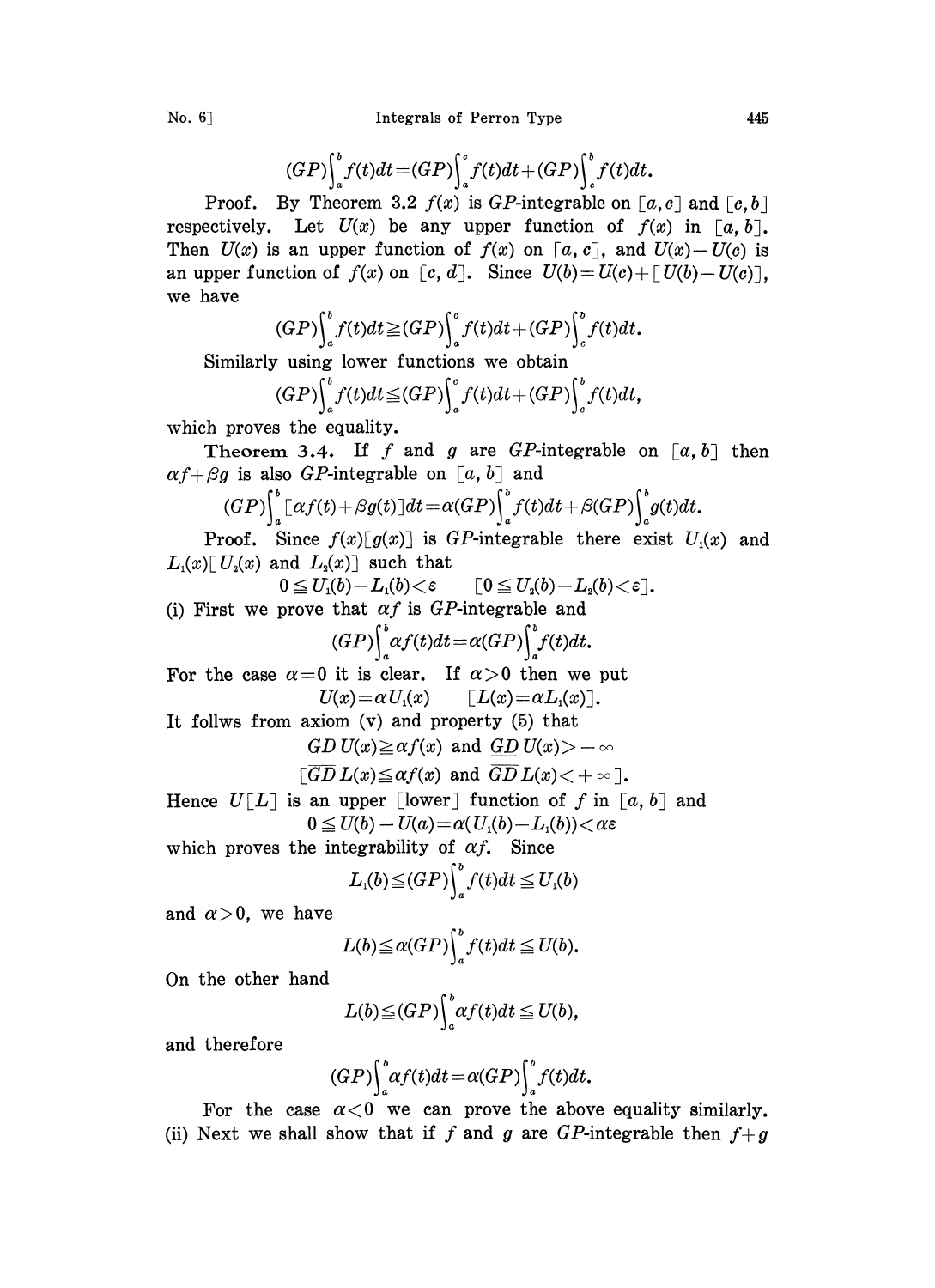is also so and

$$
(GP)\int_a^b [f(t)+g(t)] dt = (GP)\int_a^b f(t)dt + (GP)\int_a^b g(t)dt.
$$

Let  $U(x) = U_1(x) + U_2(x)$  and  $L(x) = L_1(x) + L_2(x)$ . Then  $U(x) [L(x)]$ is an upper  $\lceil \text{lower} \rceil$  function of  $f+g$  by axiom (ii) and property (2). Moreover  $U(b)-L(b) < 2\varepsilon$ . Hence  $f+g$  is GP-integrable and

$$
(GP)\int_a^b f(t)dt+(GP)\int_a^b g(t)dt=(GP)\int_a^b [f(t)+g(t)]dt.
$$

The general case can be deduced from (i) and (ii).

Definition 3.3. Let  $f(x)$  be a function GP-integrable on [a, b]. We define the indefinite GP-integral of  $f(x)$  as

$$
F(x) = (GP) \int_a^x f(t) dt.
$$

Theorem 3.5. If  $f(x)$  is GP-integrable on [a, b] then for any upper [lower] function  $U(x)$  [L(x)] the function  $U(x) - F(x)$  [F(x)- $L(x)$  is non-decreasing on [a, b].

**Proof.** Let  $a \leq x_1 < x_2 \leq b$ . Then  $U*(x) = U(x) - U(x_1)$  is an upper function of  $f(x)$  in  $[x_1, x_2]$ . Hence

$$
U(x_2) - U(x_1) \geq (GP) \int_{x_1}^{x_2} f(t) dt,
$$

and by Theorem 3.3,

$$
U(x_2) - U(x_1) \geq F(x_2) - F(x_1).
$$

Similarly we can prove the theorem for the function  $F(x)-L(x)$ .

Theorem 3.6. The function  $F(x)$  is differentiable in the generalized sense at almost all points of  $[a, b]$  and

$$
GD F(x) = f(x) \qquad \text{a.e.}
$$

 $GD F(x) = f(x)$  a.e.<br>Proof. For a given  $\varepsilon > 0$ , we can find an upper function  $U(x)$ such that  $U(x) - F(x) < \varepsilon^2$ . If we put  $R(x) = U(x) - F(x)$  then  $R(x)$  is non-decreasing, and therefore it has finite ordinary derivative  $R'(x)$ almost everywhere which is summable on  $[a, b]$ . Hence

$$
(L)\int_a^b R'(x)dx \leq R(b) - R(a) = U(b) - F(b) < \varepsilon^2.
$$

We set  $A(\epsilon) = \{x : GD F(x) < f(x) - \epsilon\}$ , and denote by S the set of points where  $R'(x)$  exists and finite. Then we have  $|S|=b-a$ . If  $x \in A(\epsilon)$ then

$$
\underline{GD} F(x) < f(x) - \varepsilon \leq \underline{GD} U(x) - \varepsilon,
$$

and therefore

( 1 ) GD  $U(x) - GD F(x) > \epsilon$ . For any point  $x \in S$ , by axiom (iii), (2)  $R'(x) = \frac{GD U(x) - GD F(x)}{x}$ and if we put  $B(\varepsilon) = \{x: R'(x) > \varepsilon\}$  then it follows from (1) and (2) that  $x \in A(\varepsilon) \cdot S$  implies  $x \in B(\varepsilon)$ , i.e.  $A(\varepsilon) \cdot S \subset B(\varepsilon)$ . Hence ( 3 )  $|A(\varepsilon)| \leq |B(\varepsilon)|$ .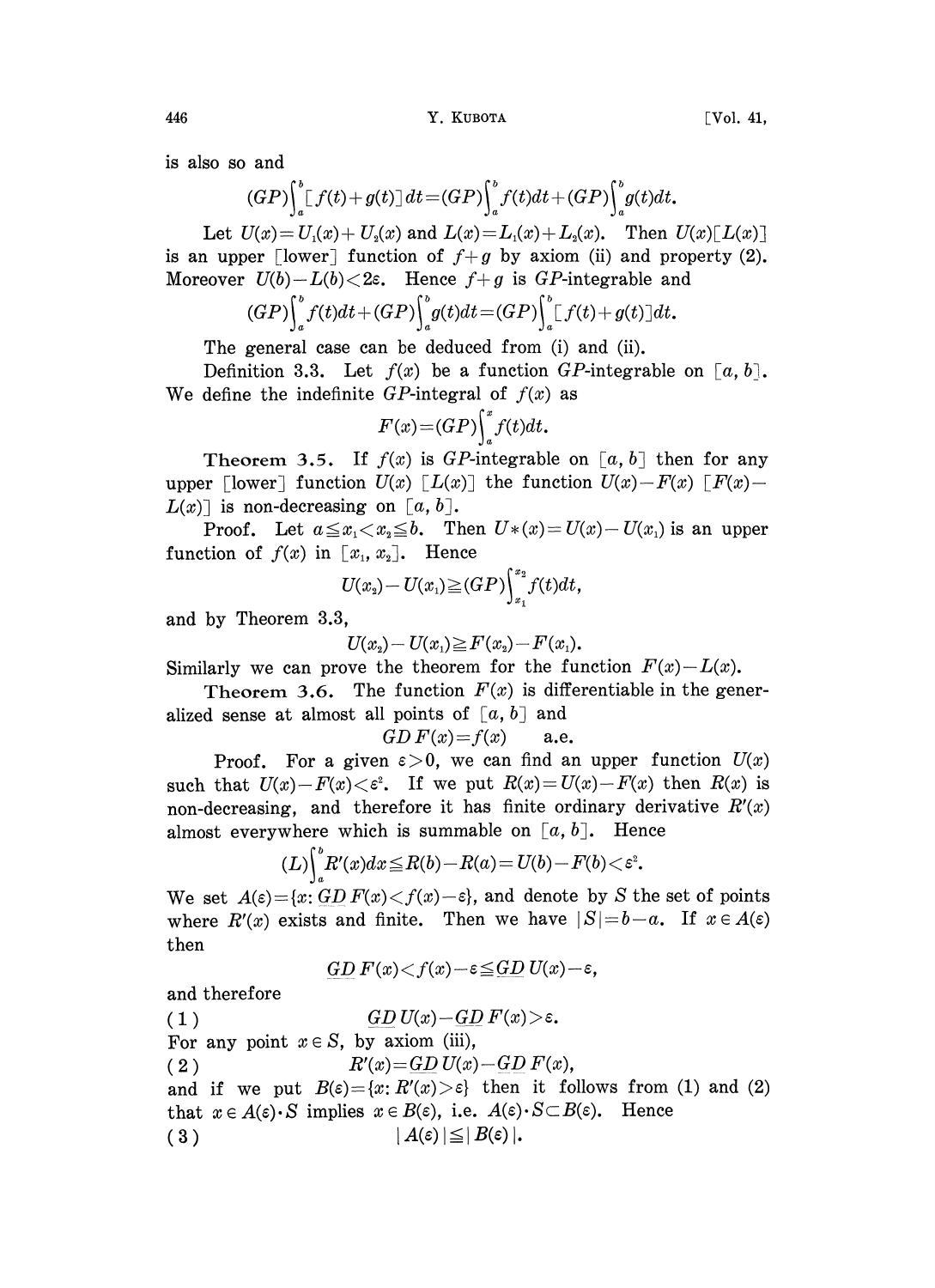No. 6 1 Integrals of Perron Type 447

But

$$
\varepsilon \mid B(\varepsilon) \mid \leq (L) \int_{B(\varepsilon)} R'(t) dt \leq (L) \int_a^b R'(t) dt < \varepsilon^2.
$$

Hence  $|B(\varepsilon)| < \varepsilon$ , and by (3),  $|A(\varepsilon)| < \varepsilon$ . Since

$$
\{x\colon \underline{GD}\,F(x)\lt f(x)\}=\bigcup_{k=1}^\infty\left\{x\colon \underline{GD}F(x)\lt f(x)-\frac{\varepsilon}{2^k}\right\}\,,
$$

we have

$$
|\{x: \underline{GD} \, F(x) < f(x)\}| \leq \sum_{k=1}^{\infty} \left| A\left(\frac{\varepsilon}{2^k}\right) \right| < \sum_{k=1}^{\infty} \frac{\varepsilon}{2^k} = \varepsilon.
$$
\nConsequently we obtain  $\underline{GD} \, F(x) \geq f(x)$  a.e.

Using a lower function, it can be proved analogously that

$$
\overline{GD}\,F(x) \leq f(x) \qquad \text{a.e.}
$$

Theorem 3.7. If  $f(x)$  is ordinary Perron-integrable (*P*-integrable) on  $[a, b]$  then it is GP-integrable on  $[a, b]$  and

$$
(P)\int_a^b f(t)dt = (GP)\int_a^b f(t)dt.
$$

**Proof.** The upper [lower] function  $M(x)$   $[m(x)]$  of defining the ordinary Perron integral of  $f(x)$  over  $[a, b]$  has the following properties;  $M(a)=m(a)=0$ ,  $D M(x)>-\infty$  and  $D M(x)\ge f(x)$  at each point of  $[a, b]$   $[\bar{D}m(x) < +\infty, \bar{D}m(x) \leq f(x)$  at each point]. Hence, by axiom (iv) and property (4), any  $M(x)$  [ $m(x)$ ] is an upper [lower] function of  $f(x)$  in the GP-sense. From the inequalities

inf  $U(b) \leq \inf M(b) = \sup m(b) \leq \sup L(b)$ ,

and  $U(b) \geq L(b)$ , we have inf  $U(b) = \sup L(b) = (P) \int_a^b f(t) dt$ .

Theorem 3.8. A non-negative function  $f(x)$  which is GP-integrable on  $[a, b]$  is necessarily *L*-integrable on  $[a, b]$  and both integrals over  $[a, b]$  coincide each other.

Proof. Let  $U(x)$  be any upper function of  $f(x)$ . Since  $GD U(x) \ge$  $f(x) \ge 0$  it follows from axiom (vi) that  $U(x)$  is non-decreasing. Hence  $U(x)$  is ordinary differentiable at almost all points, and therefore  $U'(x)$  is summable. It follows from axiom (iv), properties (4) and (7) that  $U'(x)=GD U(x)$  a.e. Hence  $U'(x) \ge f(x) \ge 0$  a.e. which implies L-integrability of  $f(x)$  on  $[a, b]$ . The remain part of the theorem follows from Theorem 8.7.

Theorem 3.9. Given a non-decreasing sequence  $f_n$  of functions which are GP-integrable on  $[a, b]$  and whose GP-integral over  $[a, b]$ constitute a sequence bounded above, the function  $f(x)=\lim f_n(x)$ 

is itself GP-integrable on  $[a, b]$  and we have

(1) 
$$
(GP)\int_a^b f(t)dt = \lim (GP)\int_a^b f_n(t)dt.
$$

Proof. Since  $f_n-f_1$  is non-negative, it follows from Theorem